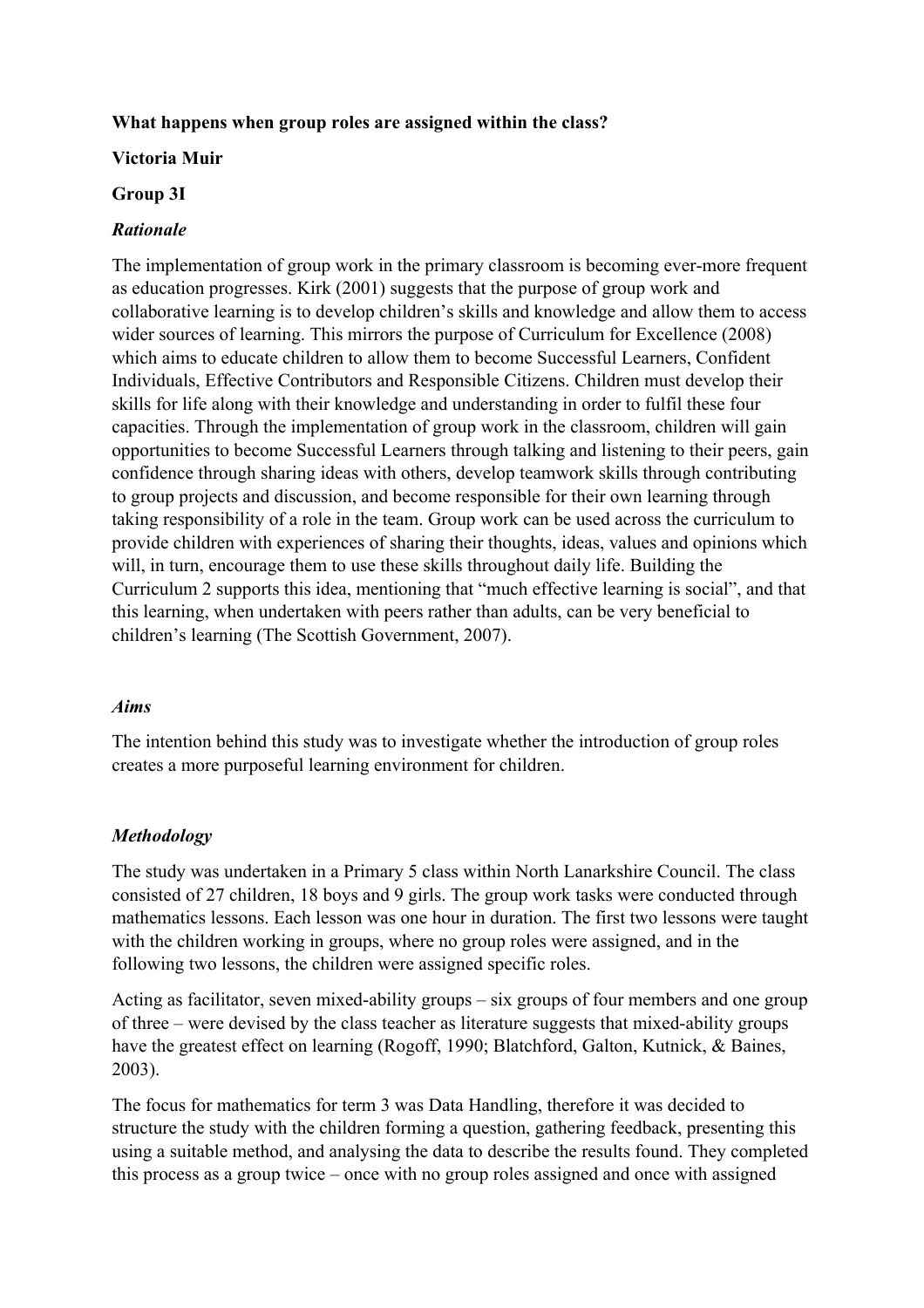roles. These roles were: Time Keeper, Resource Manager, Recorder and Encourager. The outcomes of the study were measured in a variety of ways. The children assessed their group's effort through a blind fist of five at the end of each lesson, through a self-assessment comment card, and through teacher observation of the group work being undertaken.

# *Findings*

Figure 1 shows that 15 of the 28 children rated the contribution of their group as a whole higher on week 4 after the implementation of group roles than they rated their group in week 1. 11 children gave their group the same rating on weeks 1 and 4, and only 1 child rated the contribution of their team lower on week 4 than week 1. The graph also shows that there was an increase in the number of children who rated their group's contribution as a 4 or 5 between weeks 1 and 4. This increased from 14 children on weeks 1 and 2, to 21 children on week 3 and 22 children on week 4.

Figures 2-5 demonstrate the higher percentage of children who rated their group's contributions to the task as 4 or 5 after group roles had been introduced. These also demonstrate that all children rated the contribution a minimum of 2 after group roles were introduced. Figures 1-5 show that the children evaluated contributions to the tasks as being greater after group roles had been introduced.

The majority of children's comment cards submitted before group roles were introduced focused heavily on disagreements between children. These included "We worked well together but at the start we were arguing about what to do it on" and "Bad. We argued a lot but we worked together at the end". 7 of the comment cards were positive, 9 included positive and negative comments, and 11 thought they worked well as a group. When analysing the comment cards written after week 4, 20 comment cards were positive, 4 included positive and negative comments and 3 were negative. The majority of these cards mentioned statements such as "We did great. I enjoyed it", and "We worked hard and worked together and I enjoyed it".

When observing the children working in their cooperative groups, many behaviours were noticed. In weeks 1 and 2 in all 7 groups, there were at least 2 children disengaged with the task, showing this through talking about other subjects and misbehaving. In weeks 3 and 4, when the children had been designated group roles, this reduced to 2 children in 1 group and 1 child in the remaining 6 groups. During weeks 1 and 2 the task had to be stopped multiple times due to excessive noise levels, however in weeks 3 and 4 the children were more focused and the discussions were calmer. It was also noticed that some of the children were very controlling when working in the group, and others were disengaged and distracted. This was less common after group roles were introduced as the children were more focused on fulfilling the role they had been assigned. The children who were disengaged were more eager to fulfil their role, and this in turn allowed more of the children to voice their ideas, rather than all ideas coming from one or two children in the group.

Although these figures show that the children's self-evaluation of their group contribution was more positive after group roles were introduced, the children's reflections were flawed at times. For example, some children were off task, yet rated a 5 for the group's contribution as a whole, such as child 6 and child 23. Child 14 commented "We worked well together but at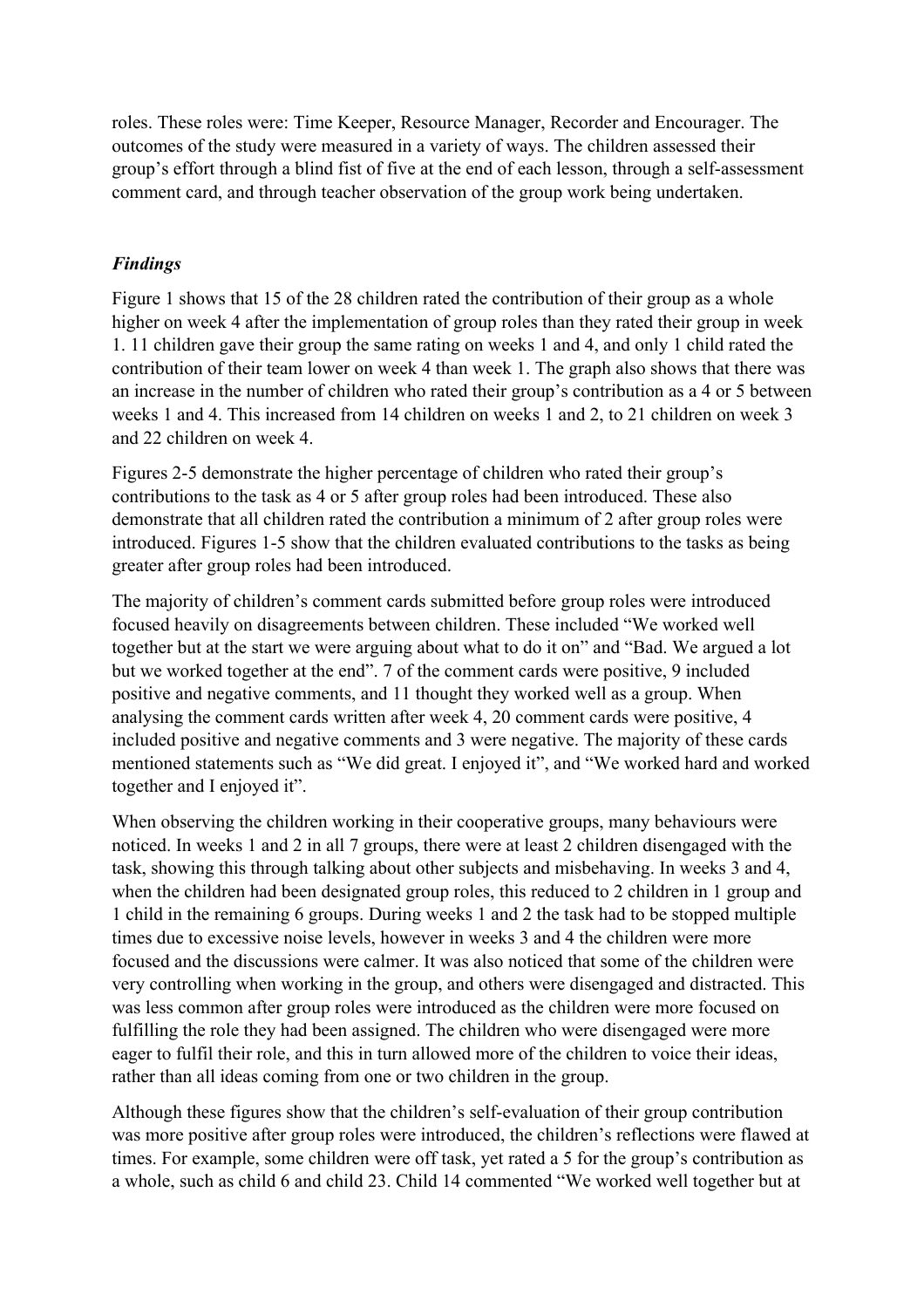the start we were arguing about what to do it on", yet rated a 0 for the group's contribution, suggesting that they did not work well together at all. This shows that the positive correlation between the introduction of group roles and the increase in pupil contribution may not be accurate and one component may not be directly affected by the other.

### *Conclusion and Implications*

It is evident from the findings that assigning group roles encouraged more children to participate in the task. The findings show that the majority of the children believed contributions from the group as a whole had improved and this was also suggested by the behaviours observed during the lessons. The introduction of group roles led to more children being focused on the task and increased the contribution of almost all of the children. When analysing the findings, however, the limitations must be considered. The small-scale study was undertaken over 4 hour-long lessons, therefore it could be repeated on a larger scale of a longer period of time in order for the results to be more conclusive. The results could also be validated through conducting the study with a larger group of children, or structuring the selfassessment process in a more definitive manner. As a result of this study, group roles will continue to be implemented into cooperative learning tasks in the future, to encourage engagement and ensure children understand that they have an important job within the group. This allowed the children to feel valued and understand that all of their contributions were key to the task being successful.